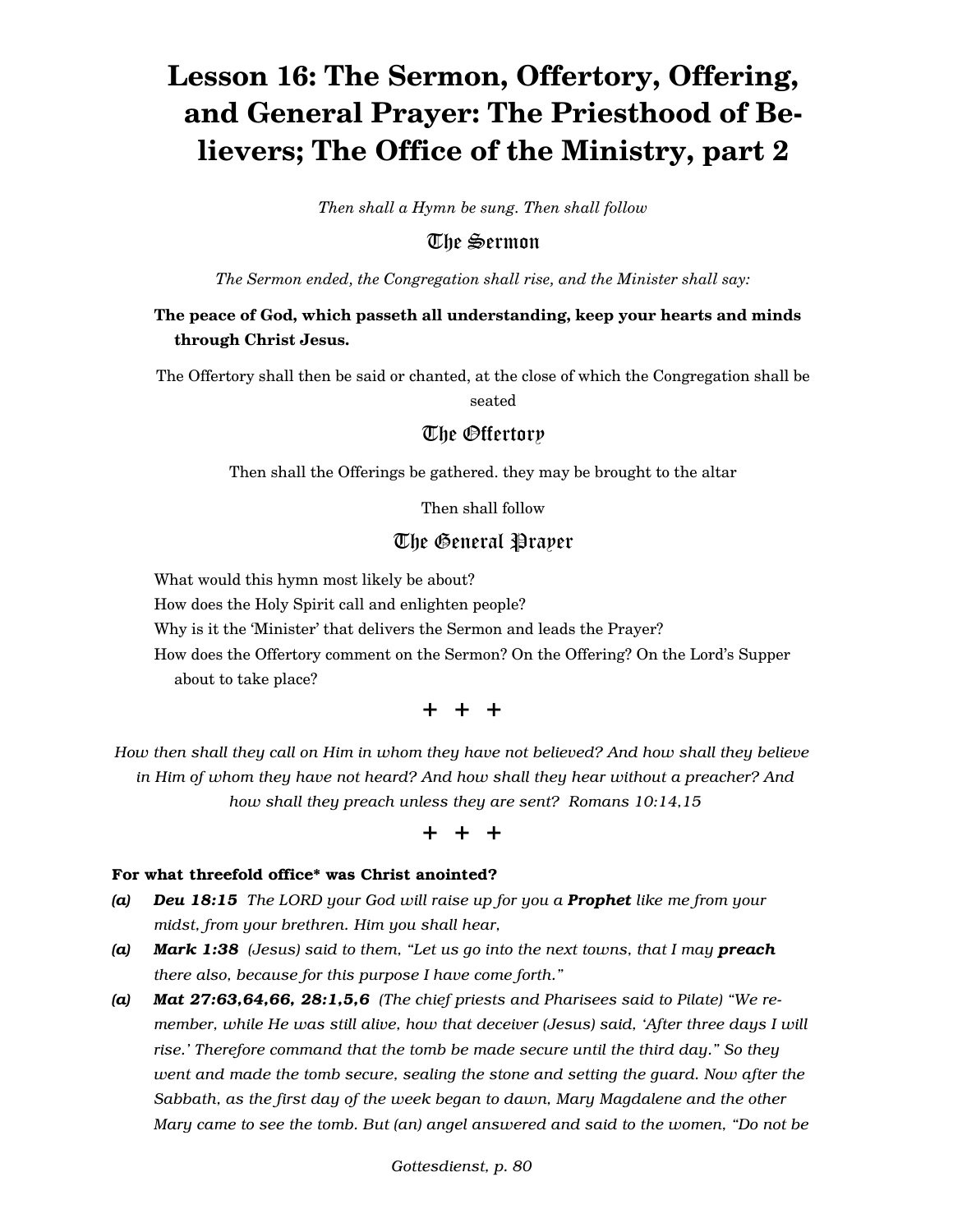*afraid, for I know that you seek Jesus who was crucified. He is not here; for He is risen, as He said."*

- *(b) Heb 7:26,27 Such a High Priest was fitting for us, who is holy, harmless, undefiled, separate from sinners, and has become higher than the heavens; who does not need daily, as those high priests, to offer up sacrifices, first for His own sins and then for the people's, for (He sacrificed for their sins) once for all when He offered up Himself.*
- *(b) 1 John 2:2 And He Himself is the propitiation [atoning sacrifice] for our sins, and not for ours only but also for the whole world.*
- *(b) John 17:9 I pray for them.*
- *(c) Mat 28:18 All authority has been given to Me in heaven and on earth.*
- *(c) John 18:36 Jesus answered, "My kingdom is not of this world. If My kingdom were of this world, My servants would fight, so that I should not be delivered to the Jews; but now My kingdom is not from here."*
- *(c) Eph 1:22 (The Father) put all things under (Jesus') feet, and gave Him to be head over all things (for) the Church.*

## THESE WORDS OF GOD TEACH US:

Christ was anointed to be our

- (A) Prophet, personally…
- (B) Priest, personally…
- (C) King, who rules over all creatures (Kingdom of Power), and especially governing and protecting…
- [\* NOTE: While we use this idea of a 'threefold office' as a handy device for discussing Christ's Office and Work and how it has been, is, and shall be carried out in the world and the Church, there is no Biblical mandate for us to use such terminology, nor do we intend by it to in any way 'limit' the Christ's authority, etc., to these three titles narrowly defined, etc. They simply indicate the three primary offices found in the Church in the Old Testament and our application of them illustrates that our Lord has both fulfilled and subsumed the Old Testament order in His own work and in the establishment of the New Testament 'Israel', the Church (cf. Gal. 6), and its Office.]

## How does Jesus exercise His threefold office today?

- *(a) John 1:17,18 For the law was given through Moses, but grace and truth came through Jesus Christ. No one has seen God at any time. The only begotten Son, who is in the bosom of the Father, He has declared Him.*
- *(a) Mat 24:35 Heaven and earth will pass away, but My words will by no means pass away.*
- *(b) 1 John 2:1 If anyone sins, we have an Advocate with the Father [One who speaks to the Father in our defense], Jesus Christ the righteous.*
- *(c) 2 Tim 4:18 And the Lord will deliver me from every evil work and preserve me for His heavenly kingdom. To Him be glory forever and ever. Amen!*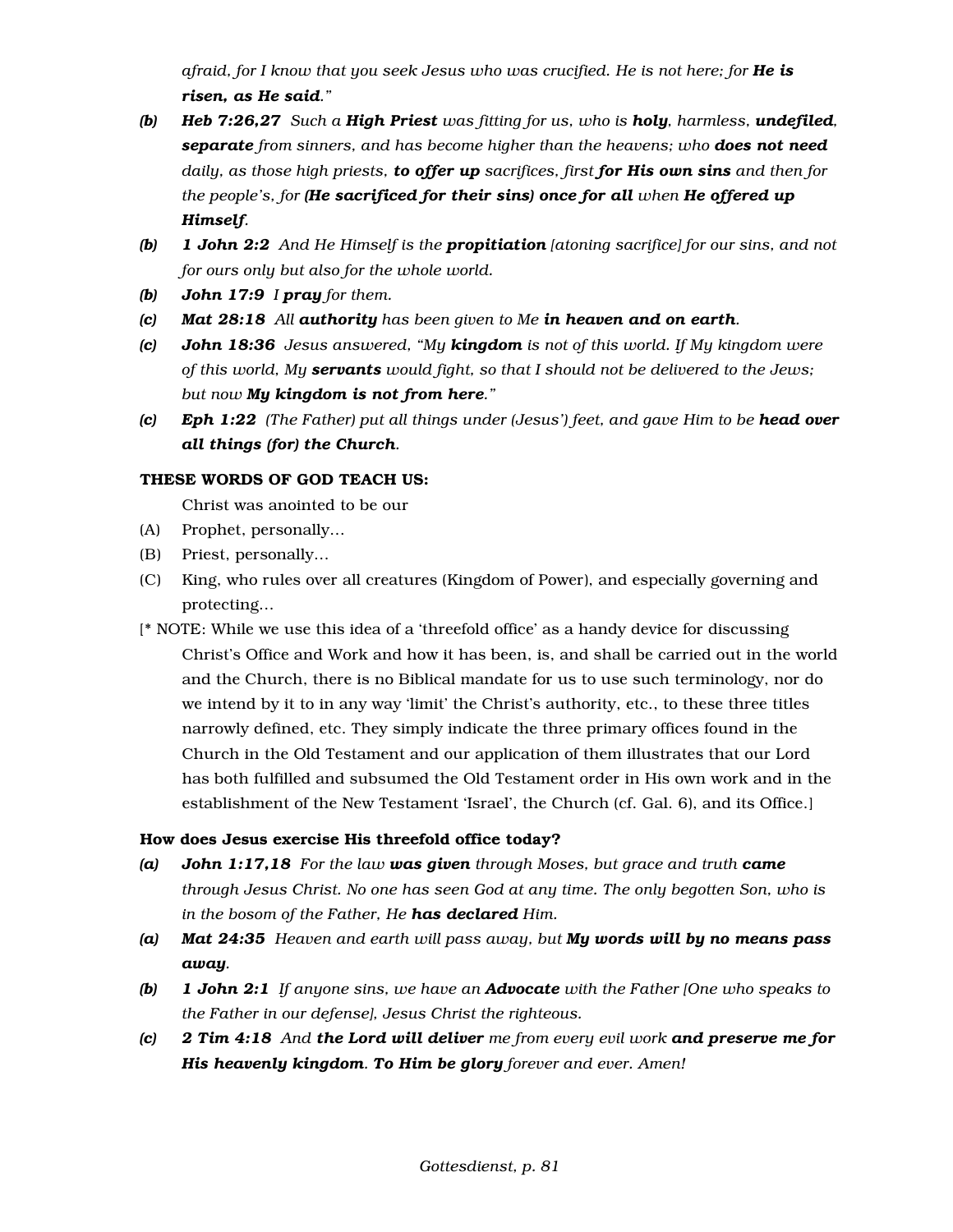- *(d) Rom 13:4 (The Government) is God's minister to you for good. But if you do evil, be afraid; for he does not bear the sword in vain; for he is God's minister, an avenger to execute wrath on him who practices evil.*
- *(d) Eph 6:1 Children, obey your parents in the Lord, for this is right.*

#### THESE WORDS OF GOD TEACH US:

Jesus still exercises these offices today, as:

- (A) He personally, through His recorded Word, acts as Prophet and Teacher;
- (B) He personally intercedes for us before the Father;
- (C) He personally rules all things and preserves and defends us;
- (D) He has set in place institutions and offices (in the world and Church) for our benefit.

#### How does Christ exercise His threefold office especially through His Church?

- *(a b c) 1 Pet 2:9 But you are a chosen generation, a royal priesthood, a holy nation, His own special people, that you may proclaim the praises of Him who called you out of darkness into His marvelous light;*
- *(a) 1 Pet 3:15 Always be ready to give a defense to everyone who asks you a reason for the hope that is in you, with meekness and fear.*
- *(a) Acts 18:26* When Aquila and Priscilla heard him, they took him aside and explained *to him the way of God more accurately.*
- *(a) Eph 5:19 Speaking to one another in psalms and hymns and spiritual songs, singing and making melody in your heart [i.e., 'wholeheartedly'] to the Lord,*
- *(a) Eph 6:4 Fathers, do not provoke your children to wrath, but bring them up in the training and admonition of the Lord.*
- *(a) 2 Tim 1:5, 3:15 I call to remembrance the genuine faith that is in you, which dwelt first in your grandmother Lois and your mother Eunice, and I am persuaded is in you also…From childhood you have known the Holy Scriptures, which are able to make you wise for salvation through faith which is in Christ Jesus.*
- *(a) Mat 5:16 Let your light so shine before men, that they may see your good works and glorify your Father in heaven.*
- *(a) 1 Pet 2:12-15 (Make) your conduct honorable among the Gentiles, that when they speak against you as evildoers, they may, by your good works which they observe, glorify God in the day of visitation. Therefore submit yourselves to every ordinance of man for the Lord's sake, whether to the king as supreme, or to governors, as to those who are sent by him for the punishment of evildoers and for the praise of those who do good. For this is the will of God, that by doing good you may put to silence the ignorance of foolish men.*
- *(a) 1 Pet 3:1 Wives, be submissive to your own husbands, that even if some do not obey the Word, they, without a word, may be won by the conduct of their wives.*
- *(b) Rom 12:1 Present your bodies a living sacrifice, holy, acceptable to God, which is your reasonable service.* (Baptism is our anointing for such priesthood; Rom. 6:1–14.)
- *(b) 1 Th 5:17 Pray without ceasing.*
- *(b c) Rev 1:6 (Christ) has made us kings and priests to His God and Father.*
- *(c) 2 Tim 2:12 If we endure, we shall also reign with Him.*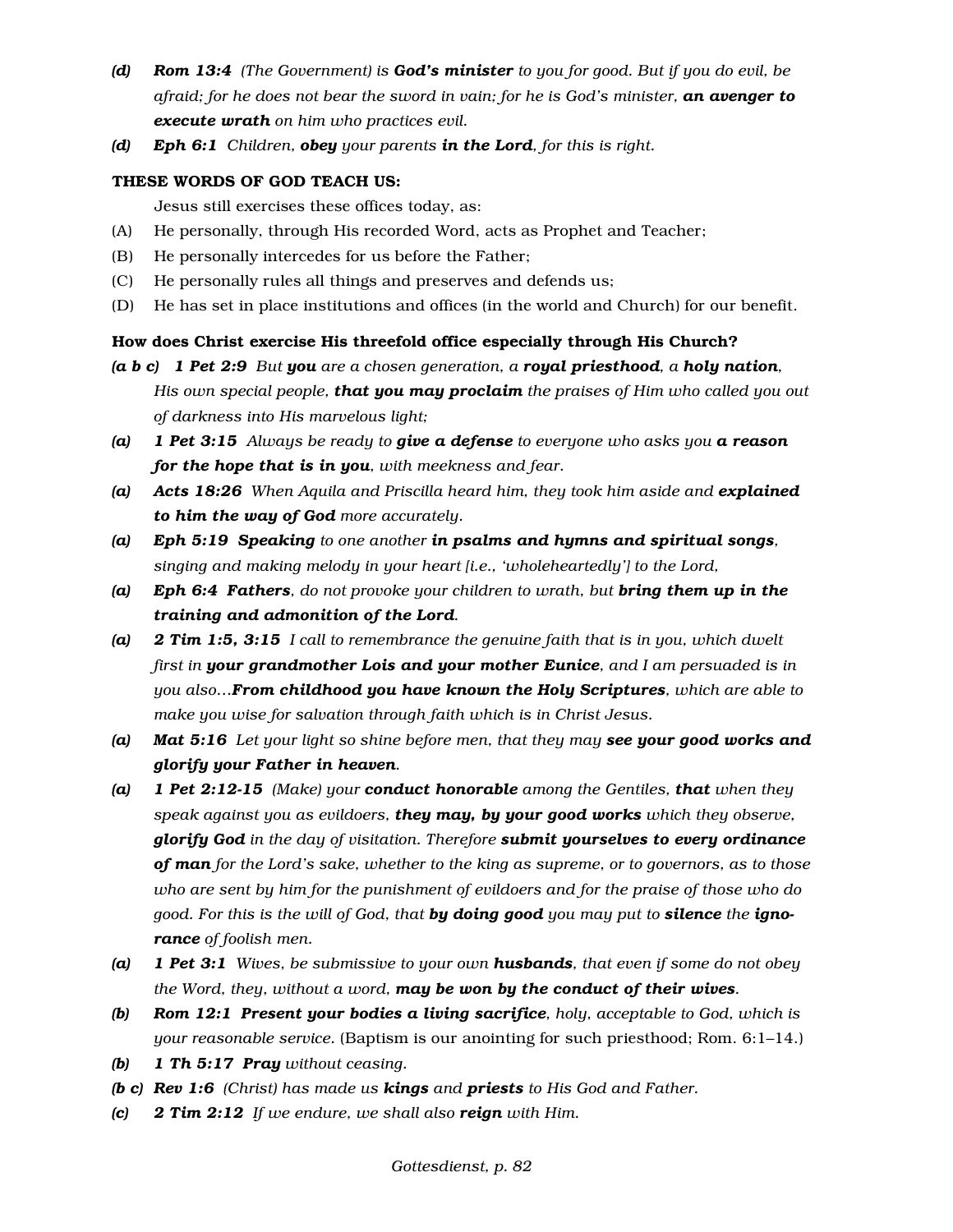#### THESE WORDS OF GOD TEACH US:

Jesus exercises His Office through His Church, a (C) nation of kings and (B) priests who are to (A) proclaim what He has done to save mankind and to in every way (B) glorify Him in their daily life, vocation, and conduct as citizens, especially in the Liturgy of the Church and in the raising of children.

#### How does Christ exercise His threefold office especially in His Church?

- *(a) Eph 4:11 (Jesus) Himself gave some to be apostles, some prophets, some evangelists, and some pastors and teachers.*
- *(a) John 10:11 I am the Good Shepherd.*
- *(a) 1 Pet 5:2 Shepherd the flock of God which is among you, serving as overseers, not by constraint but willingly, not for dishonest gain but eagerly;*
- *(a b) John 21:17 Jesus said to (Peter), "Feed My sheep."*
- *(b) 2 Cor 5:20 Therefore we are ambassadors for Christ, as though God were pleading through us: we implore you on Christ's behalf, be reconciled to God.*
- *(b) Luke 10:16 He who hears you hears Me, he who rejects you rejects Me, and he who rejects Me rejects Him who sent Me.*
- *(c) 1 Tim 2:1 Therefore I exhort first of all that supplications, prayers, intercessions, and giving of thanks be made for all men.*
- *(c) Col 1:24–25 I now rejoice in my sufferings for you, and fill up in my flesh what is lacking in the afflictions of Christ, for the sake of His body, which is the Church, of which I became a minister according to the stewardship from God which was given to me for you.*
- *(a c) Acts 20:17,28 From Miletus (Paul) sent to Ephesus and called for the elders of the church…(and said)…"Therefore take heed to yourselves and to all the flock, among which the Holy Spirit has made you overseers, to shepherd the church of God which He purchased with His own blood."*
- *(c) James 5:14 Is anyone among you sick? Let him call for the elders of the church, and let them pray over him, anointing him with oil in the name of the Lord.*
- *(a b d) John 20:21-23 Then Jesus said to them again, "Peace to you! As the Father has sent Me, I also send you." And when He had said this, He breathed on them, and said to them, "Receive the Holy Spirit. If you forgive the sins of any, they are forgiven them; if you retain the sins of any, they are retained."*
- *(d) 1 Tim 3:5 If a man does not know how to rule his own house, how will he take care of (take charge of) the church of God?*
- *(d) 1 Tim 5:17 Let the elders who rule well be counted worthy of double honor, especially those who labor in the word and doctrine.*
- *(d) Heb 13:7 Remember those who rule over you, who have spoken the word of God to you, whose faith follow, considering the outcome of their conduct.*
- *(d) Heb 13:17 Obey those who rule over you, and be submissive, for they watch out for your souls, as those who must give account. Let them do so with joy and not with grief, for that would be unprofitable for you.*

#### THESE WORDS OF GOD TEACH US: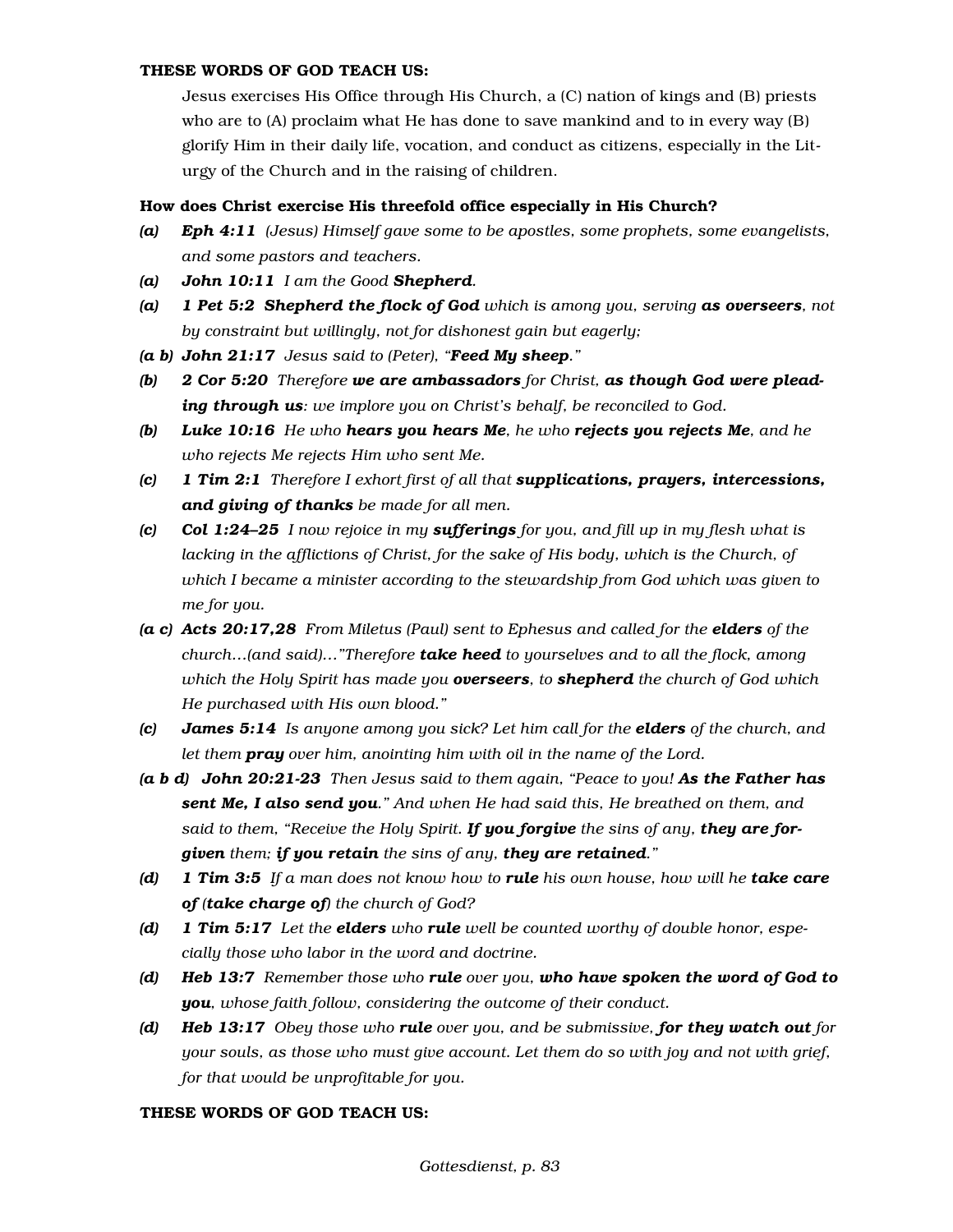- (A) Christ, the Good Shepherd, has given shepherds (Latin: 'pastors') to care for His flock on earth. These shepherds ('pastors') are also called in Holy Scripture 'overseers' ('bish-ops') and 'elders' ('presbyters'). The Office of the Ministry of Word and Sacraments, the only office established by Christ for His Church, is designated in Scripture to carry out the threefold Office of Christ in the midst of His Sheepfold, even following Him in (c) suffering for the sheep (though not for propitiation!). The men called into this Office by the Holy Spirit serve as Jesus' personal representatives in such a way that when they speak and act in accord with His Word, He Himself speaks and acts through them as:
- (B)
- (C)

(D)

## Who is to exercise this Office in and for the Church?

- *(a) Rom 10:13-15 (Scripture declares) "whoever calls upon the name of the LORD shall be saved." How then shall they call on Him in whom they have not believed? And how shall they believe in Him of whom they have not heard? And how shall they hear without a preacher? And how shall they preach unless they are sent?*
- *(a) Acts 20:28 Take heed to yourselves and to all the flock, among which the Holy Spirit has made you overseers, to shepherd the Church of God which He purchased with His own blood.*
- *(b c) 1 Tim 3:2-7 A bishop then must be blameless, the husband of one wife, temperate, sober-minded, of good behavior, hospitable, able to teach; one who rules his own house well, having his children in submission with all reverence (for if a man does not know how to rule his own house, how will he take care of the church of God?); not a novice, lest being puffed up with pride he fall into the same condemnation as the devil. Moreover he must have a good testimony among those who are outside, lest he fall into reproach and the snare of the devil.*
- *(b) Titus 1:7-9 For a bishop must be blameless, as a steward of God, not self-willed, not quick-tempered, not given to wine, not violent, not greedy for money, but hospitable, a lover of what is good, sober-minded, just, holy, self-controlled, holding fast the faithful word as he has been taught, that he may be able, by sound doctrine, both to exhort and convict those who contradict.*
- *(c) 1 Cor 14:34,37 Let your women keep silent [word used does not denote total silence] in the churches, for they are not permitted to speak [word used refers to individual expression, especially teaching, as it is used of Jesus in the Gospels]; but they are to be submissive, as the law also says. If anyone thinks himself to be a prophet or spiritual, let him acknowledge that the things which I write to you are the commandments of the Lord.*
- *(c) 1 Tim 2:12-15 And I do not permit a woman to teach or to have authority over a man, but to be in silence. For Adam was formed first, then Eve. And Adam was not deceived, but the woman being deceived, fell into transgression. Nevertheless she will be saved in childbearing if they continue in faith, love, and holiness, with selfcontrol.*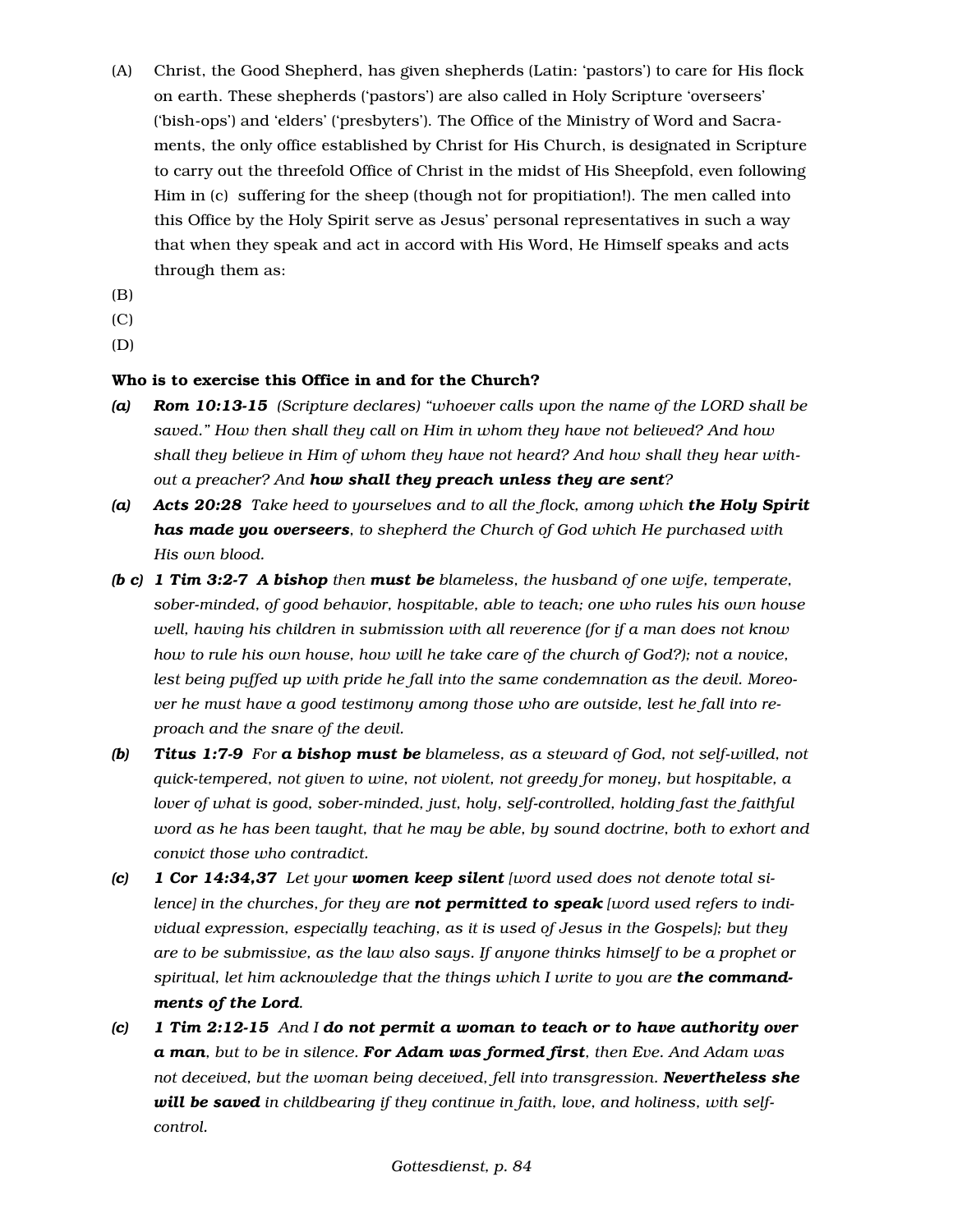#### THESE WORDS OF GOD TEACH US:

- (A) As the Church is bought with "God's own blood," it is only by God's own appointment that one may hold this Office; no one is to carry out the functions of that Office without God's having sent him/God's Church having called him to it.
- (B) One holding this Office must be…
- (C) God specifically has his apostles write that this Office—specifically, even the functions of this Office—are not to be carried out by women. This does not in any way diminish women, or their position in God's Kingdom; all baptized believers are equal in terms of salvation (Galatians 3:26-29), yet all are different and have different roles in the Kingdom. (The most essential of which men are barred from, namely, motherhood, 1 Timothy 2:15, through which vocation many men are led to and built up in God's salvation, as was Timothy himself.) Indeed, as seen above, both men and women are to carry out the private functions of spreading the Gospel by virtue of their being called into God's Kingdom in Baptism and glorify Him by faithfully attending to the vocations to which God has called them.

Brief Excursus on the Pastoral Office, the Purpose and Functioning of God's Word, and the Service of Laity in the Divine Service: The purpose of God's Word, whether in readings, sermon, or liturgy, is to teach; cf. II Tim 3:16, wherein the use of Scripture is in every case an instructive use. The right understanding of 'teaching' is not a mere matter of academics and the conveyance of information; rather, the teaching of God's Word actually delivers what it describes and proclaims. To increase faith or the fruits of faith (which is the purpose of the Divine Service), the congregation must in some way be instructed—that is, the gifts of God in Christ must be offered and delivered.

Furthermore, the reading of Scripture, the instruction par excellence of the Church, has, like preaching, been specifically entrusted by God to the called public ministers of His Church: 1 Timothy 4:13 "Till I come, give attention to (public) reading, to exhortation, to doctrine [teaching]. Do not neglect the gift that is in you, which was given to you by prophecy with the laying on of the hands of the presbytery." (Public reading is the meaning of the Greek word used here, as is clear from the context and a regular use of this word; cf. Bauer, Arndt, Gingrich, and Danker, *A Greek-English Lexicon of the New Testament and Other Early Christian Literature,* p. 52f, and Kittel-Bromiley, *Theological Dictionary of the New Testament,* vol. 1, p. 343-344.)

We note that such reading is considered by Paul as correlative to preaching and teaching, so that those who, following a bad example from the history of the Church, try to make "give attention to" mean "pay attention when you delegate this to others" instead of the proper meaning of "be sure to do a good job of" reading, preaching, and teaching, would need not only allow lay readers, but lay preachers—which is contrary both to Romans 10:13–15 and the Holy Spirit's statement here that such giving attention to these things is part and parcel of the gift given through the laying on of hands by the presbytery (i.e., those holding the Office of stewards of the mysteries of God), as is clearly confessed in Article XIV of the Augsburg Confession.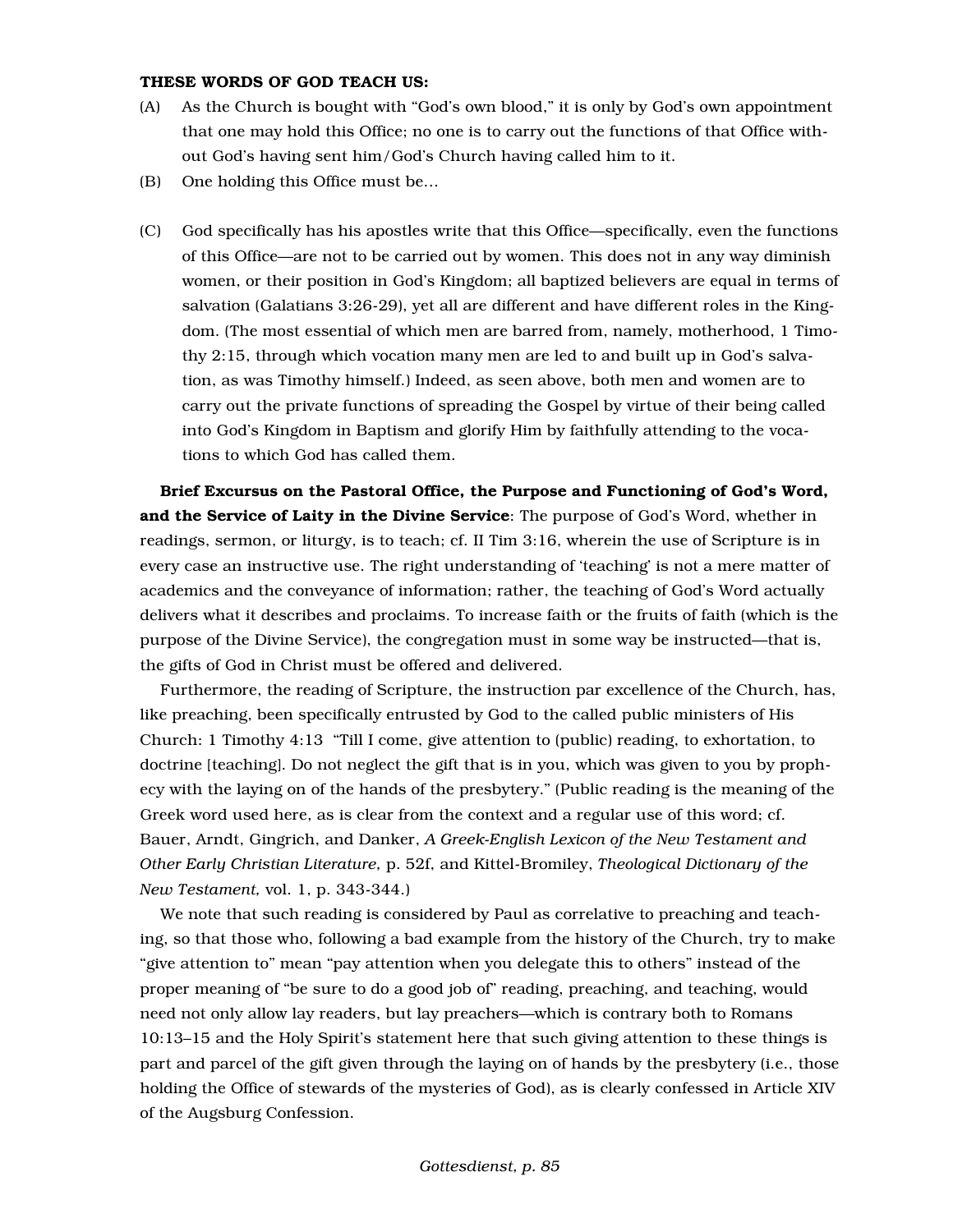It should be noted that in I Timothy 2:12, it is only the men that women are forbidden to teach. Cf.: Titus 2:3-4 "The older women likewise, that they be reverent in behavior, not slanderers, not given to much wine, teachers of good things—that they admonish the young women." Also, 2 Timothy 1:5 "When I call to remembrance the genuine faith that is in you, which dwelt first in your grandmother Lois and your mother Eunice, and I am persuaded is in you also." (Couple with 2 Tim 3:15, "From childhood you have known the Holy Scriptures, which are able to make you wise unto salvation in Christ Jesus," and Acts 16:1,3 "Then he came to Derbe and Lystra. And behold, a certain disciple was there, named Timothy, the son of a certain Jewish woman who believed, but his father was Greek. Paul wanted to have him go on with him. And he took him and circumcised him because of the Jews who were in that region, for they all knew that his father was Greek.") Finally, note also Acts 18:26 "So he began to speak boldly in the synagogue. When Aquila and Priscilla heard him, they took him aside and explained to him the way of God more accurately." (Private testimony and Scriptural correction to a new believer, unbeliever, or errorist)

Further Scripture does not preclude women from corporate expression in the Divine Service: Ephesians 5:18-19 "And do not be drunk with wine, in which is dissipation; but be filled with the Spirit, speaking to one another in psalms and hymns and spiritual songs, singing and making melody in your heart (i.e., 'in connection with your heart', i.e., 'wholeheartedly') to the Lord,"

(If we were to say, as some do, that some woman did prophesy on some occasion in a public worship service in Biblical times, this would not compromise the Biblical testimony, as the words of prophesy are words miraculously given directly by the Holy Spirit, and thus would not be governed by the same rules as 'ordinary' verbal activity in the church. Further, we have no authority to adjudge some woman in this age to be such a prophetess for whom the 'rules' should be 'suspended'.)

None of this has anything to do with a woman's abilities to perform the 'functions' of this or any other office (cf. Proverbs 31), or relegates her to a lesser status before God (Galatians 3:26–29). It simply confesses that God has declared it necessary for such differences to exist (as Luther says with regard to those in authority and those under authority, "In other respects we are, indeed, all alike in the eyes of God; but among us there must necessarily be such inequality and ordered difference." *Large Catechism,* I:4:108). We may not be able during this life to know with absolute precision why this is the case. Whether it is primarily iconic or relates to certain weaknesses in men at all times or in certain cultures that God foresaw in history, we can't say, but we know from Holy Scripture that God has declared it so, and that He has done so for all places and times by telling St. Timothy that it is rooted in Adam's being created first and Eve's having sinned first.

*That we may obtain this faith, the Ministry [Latin: Ministerium; German: Predigamt] of Teaching the Gospel and administering the Sacraments was instituted.*

## *Augsburg Confession V:1*

*No one should publicly teach in the Church or administer the Sacraments unless he be regularly called [i.e., called according to the ritual of the Church—taught, examined, ordained]. Augsburg Confession XIV*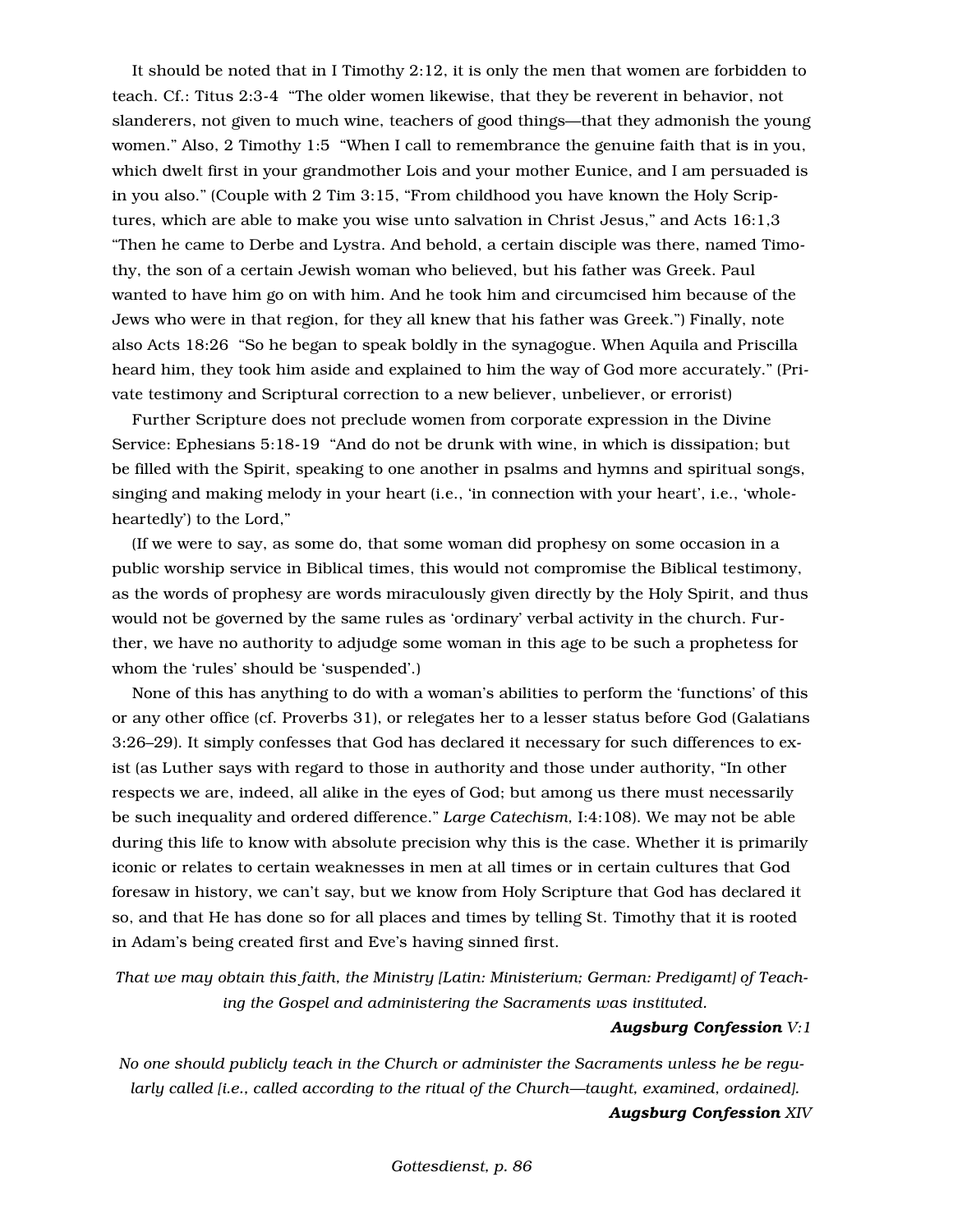*The fact that the Sacraments are administered by the unworthy [does not] detract from their efficacy, because, on account of the call of the Church, they represent the person of Christ, and do not represent their own persons, as Christ testifies, Luke 10, 16: He that heareth you heareth Me. Thus even Judas was sent to preach. When they offer the Word of God, when they offer the Sacraments, they offer them in the stead and place of Christ.*

#### *Defense of the Augsburg Confession VII & VIII:28*

*(A pastor) has the power of the order, i.e., the ministry of the Word and Sacraments; he has also the power of jurisdiction, i.e., the authority to excommunicate those guilty of open crimes, and again to absolve them if they are converted and 14] seek absolution. But their power is not to be tyrannical, i.e., without a fixed law; nor regal, i.e., above law; but they have a fixed command and a fixed Word of God, according to which they ought to teach, and according to which they ought to exercise their jurisdiction.*

#### *Defense of the Augsburg Confession XXVIII:13,14*

*The congregations of necessity and by divine right must obey [bishops/pastors when they use God's Word and their teaching and practice are fully in accord with God's Word], according to Luke 10, 16: He that heareth you heareth Me. But when they teach or ordain anything against the Gospel, then the congregations have a commandment of God prohibiting obedience.*

#### *Augsburg Confession XXVIII:22,23*

Brief Excursus on Vocation: Perhaps the best place for us to begin a consideration of the Lutheran understanding of *vocation—*that is, of each Christian having been *called* to the life and area(s) of service in which he finds himself by the voice of his kind and gracious God—is to continue with a point made in our consideration of the Office of the Ministry and the service of the laity, above. We quote from Article XXIII:31,32 ("On the Marriage of Priests") of The Defense of the Augsburg Confession:

The unbelieving husband is sanctified by the wife, etc., i.e. the use of marriage is permitted and holy on account of faith in Christ, just as it is permitted to use meat, etc. Likewise, 1 Tim. 2, 15: *She shall be saved in childbearing [if they continue in faith], etc.* If the adversaries could produce such a passage concerning celibacy, then indeed they would celebrate a wonderful triumph. Paul says that woman is saved by childbearing. What more honorable could be said against the hypocrisy of celibacy than that woman is saved by the conjugal works themselves, by conjugal intercourse, by bearing children and the other duties? But what does St. Paul mean? Let the reader observe that faith is added, and that domestic duties without faith are not praised. *If they continue,* he says, *in faith.* For he speaks of the whole class of mothers. Therefore he requires especially faith [that they should have God's Word and be believing], by which woman receives the remission of sins and justification. Then he adds a particular work of the calling, just as in every man a good work of a particular calling ought to follow faith. This work pleases God on account of faith. Thus the duties of the woman please God on account of faith, and the believing woman is saved who in such duties devoutly serves her calling.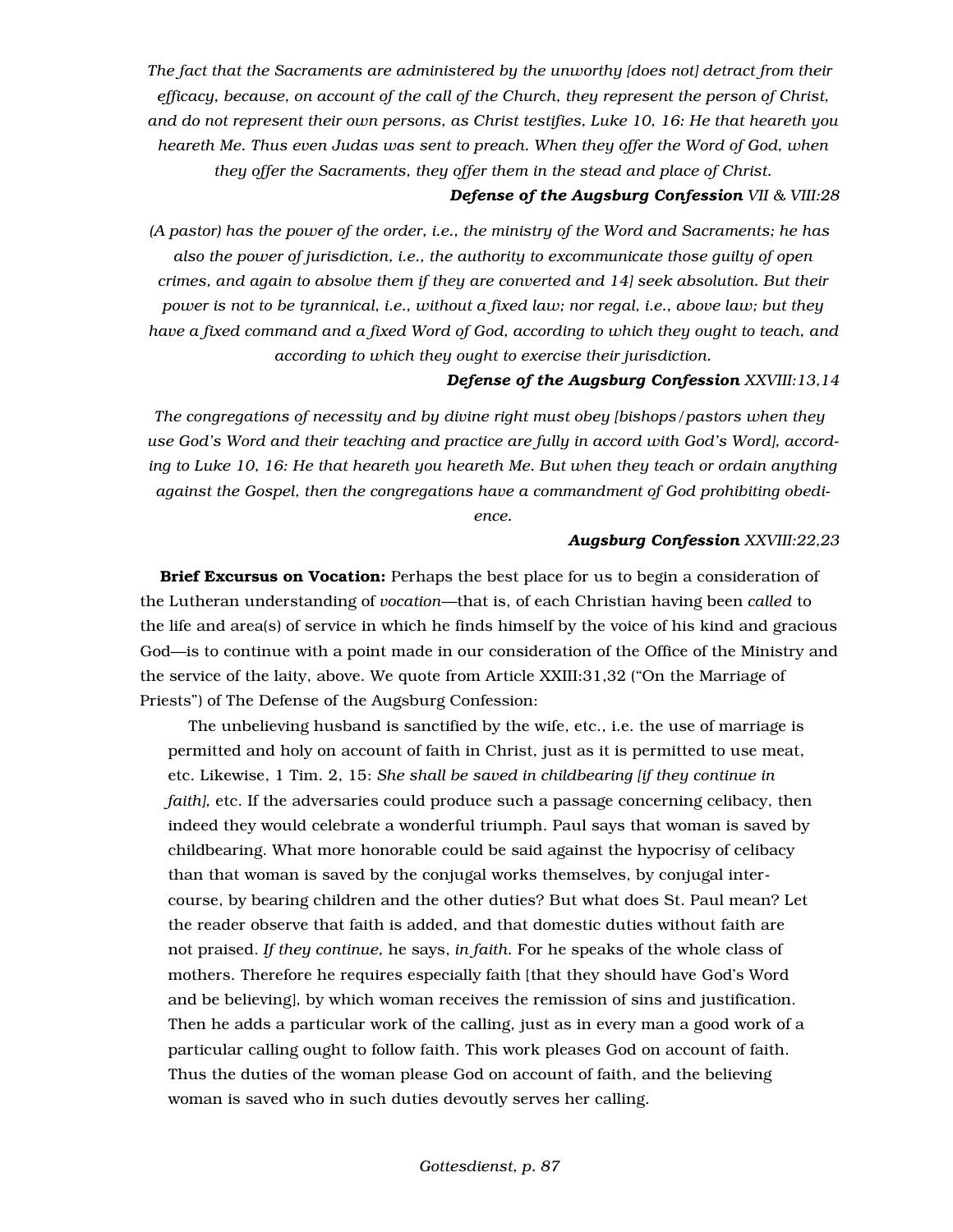What we find in the above is that the distinction between those called to the Pastoral Office and to other stations in life has no bearing on their worth or salvation; it is not somehow *holier* to be a pastor, not somehow 'more pleasing to God', since, after all, God is not pleased with us because of our works, but is only pleased with our works because He has become pleased with us in connection with Christ.

As indicated above, a woman need not despair of holiness because God would not have her to be a pastor anymore than the vast majority of men should despair for that reason, and there is no reason to invent 'church offices' so that people can find reason to believe that God values them, nor to come up with 'spiritual activities' (whether pilgrimages or offerings or fasts or rallies or what-have-you). Rather, the fact that God the Son took all of God's wrath for you, piling all of your sins on Himself and suffering all the punishment you have deserved for them should show you how much the Triune God loves you. Since He loves you, He values the work that He gives you to do; he sets you in your calling(s)—your work, home, and society relationships and the tasks involved therein—to bless you and to bless His Church (and, thereby, all mankind through you); He desires not only formal preachers of His Word, but men and women in all walks of life (except, obviously, those condemned in His Word), living as those who have been named with His name in Holy Baptism, bringing glory to Him as they "present [their] bodies a living sacrifice, holy, acceptable to God, which is your reasonable service" (Romans 12:1) letting "your light shine before men, that they may see your good deeds and praise your Father in heaven," Just as Jesus said (St. Matthew 5:16).

*The adversaries cunningly…say that a monastic life is not perfection, but that it is a state in which to acquire perfection. [Yet,] if we follow this, monasticism will be no more a state of perfection than the life of a farmer or mechanic. For these are, also, states in which to acquire perfection. For all men, in every vocation, ought to seek perfection, that is, to grow in the fear of God, in faith, in love towards one's neighbor, and similar spiritual virtues.*

In the histories of the hermits there are examples of Anthony and of others which make the *various spheres of life equal. It is written that when Anthony asked God to show him what progress he was making in this kind of life, a certain shoemaker in the city of Alexandria was indicated to him in a dream to whom he should be compared. The next day Anthony came into the city, and went to the shoemaker in order to ascertain his exercises and gifts, and, having conversed with the man, heard nothing except that early in the morning he prayed in a few words for the entire state, and then attended to his trade. Here Anthony learned that justification is not to be ascribed to the kind of life which he had entered [what God had meant by the revelation; for we are justified before God not through this or that life, but alone through faith in Christ].*

*[Jesus says to the rich young ruler] Follow Me. An example of obedience in one's calling is here presented. And as callings are unlike [one is called to rulership, a second to be father of a family, a third to be a preacher], so this calling does not belong to all, but pertains properly to that person with whom Christ there speaks, just as the call of David to the kingdom, and of Abraham to slay his son, are not to be imitated by us. Callings are personal, just as matters of business themselves vary with times and persons; but the example of obedience is*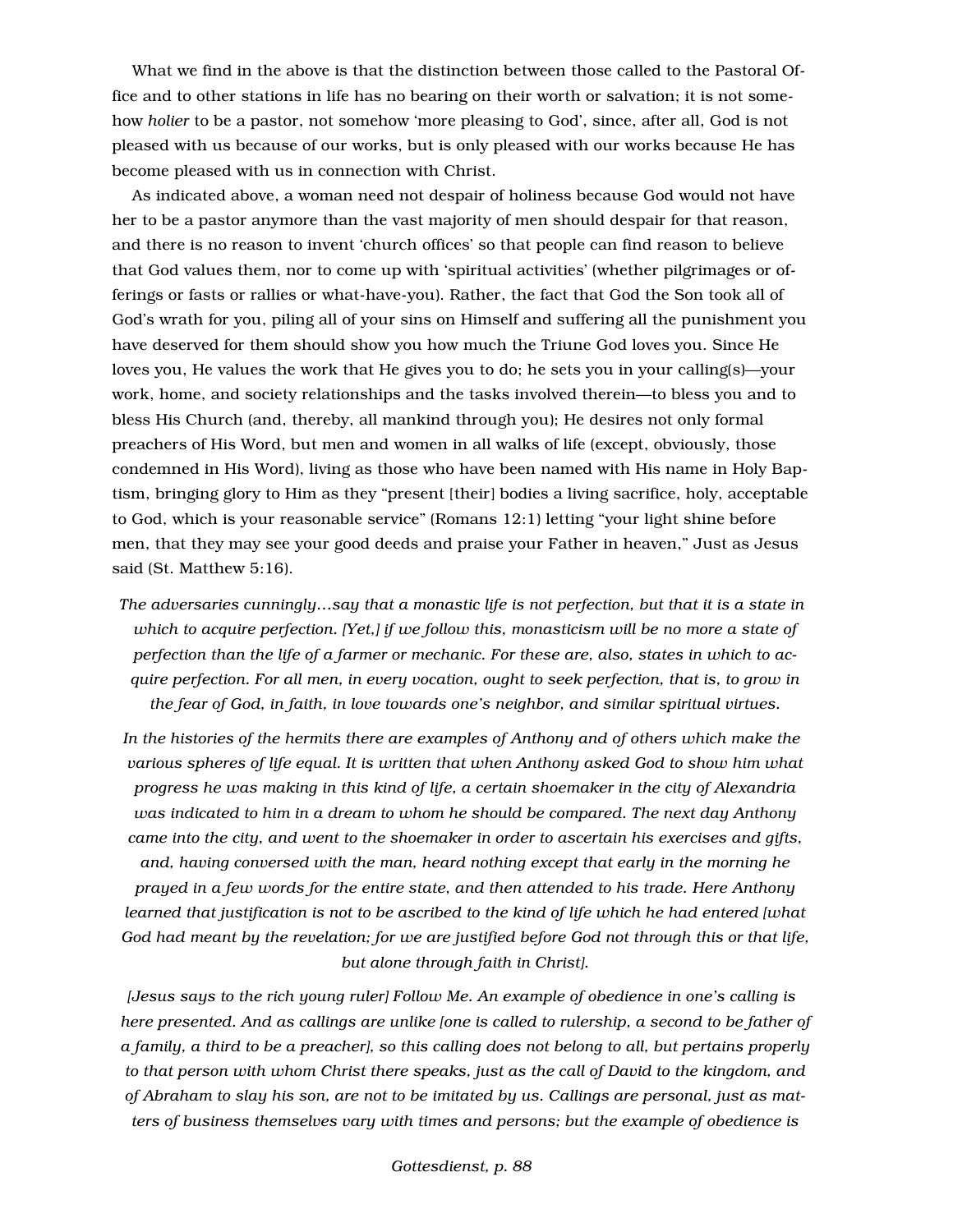*general. Perfection would have belonged to that young man if he had believed and [hearkened unto; gehorsam] this vocation. Thus perfection with us is that everyone with true faith* 

*should [hearken unto] his own calling.*

*Defense of the Augsburg Confession, XXVII (XIII):36–38,49–50*

# TABLE OF DUTIES,

Consisting of Certain Passages of Scripture for Various Holy Orders and Stations, Whereby These are to be Admonished, as by a Special Lesson, Regarding Their Office and Service.

## For Bishops, Pastors, and Preachers.

A bishop must be blameless, the husband of one wife, vigilant, sober, of good behavior, given to hospitality, apt to teach; not given to wine, no striker, not greedy of filthy lucre; but patient, not a brawler, not covetous; one that ruleth well his own house, having his children in subjection with all gravity; not a novice; holding fast the faithful Word as he hath been taught, that he may be able by sound doctrine both to exhort and to convince the gainsayers. 1 Tim. 3, 2ff ; Titus 1, 6.

## [What the Hearers Owe to Their Pastors.

Even so hath the Lord ordained that they which preach the Gospel should live of the Gospel. 1 Cor. 9, 14. Let him that is taught in the Word communicate unto him that teacheth in all good things. Gal. 6, 6. Let the elders that rule well be counted worthy of double honor, especially they who labor in the Word and doctrine. For the Scripture saith, Thou shalt not muzzle the ox that treadeth out the corn; and the laborer is worthy of his reward. 1 Tim. 5, 17. 18. Obey them that have the rule over you, and submit yourselves; for they watch for your souls as they that must give account, that they may do it with joy and not with grief; for that is unprofitable for you. Heb. 13, 17.]

## Concerning Civil Government.

Let every soul be subject unto the higher powers. For the power which exists anywhere is ordained of God. Whosoever resisteth the power resisteth the ordinance of God; and they that resist shall receive to themselves damnation. For he heareth not the sword in vain; for he is the minister of God, a revenger to execute wrath upon him that doeth evil. Rom. 13, 1–4.

## [What Subjects Owe to the Magistrates.

Render unto Caesar the things which are Caesar's. Matt. 22, 21. Let every soul be subject unto the higher powers, etc. Wherefore ye must needs be subject, not only for wrath, but also for conscience' sake. For, for this cause pay ye tribute also; for they are God's ministers, attending continually upon this very thing. Render therefore to all their dues: tribute to whom tribute is due; custom, to whom custom; fear, to whom fear; honor, to whom honor. Rom. 13, 1. 5ff. I exhort, therefore, that, first of all, supplications, prayers, intercessions, and giving of thanks be made for all men; for kings and for all that are in authority, that we may lead a quiet and peaceable life in all godliness and honesty. 1 Tim. 2, 1f Put them in mind to be subject to principalities and powers, etc. Titus 3, 1. Submit yourselves to every ordinance of man for the Lord's sake, whether it be to the king as supreme, or unto governors as unto them that are sent by him, etc. 1 Pet. 2, 13f ]

## For Husbands.

Ye husbands, dwell with your wives according to knowledge, giving honor unto the wife, as unto the weaker vessel, and as being heirs together of the grace of life, that your prayers be not hindered. 1 Pet. 3, 7. And be not bitter against them. Col. 3, 9.

For Wives.